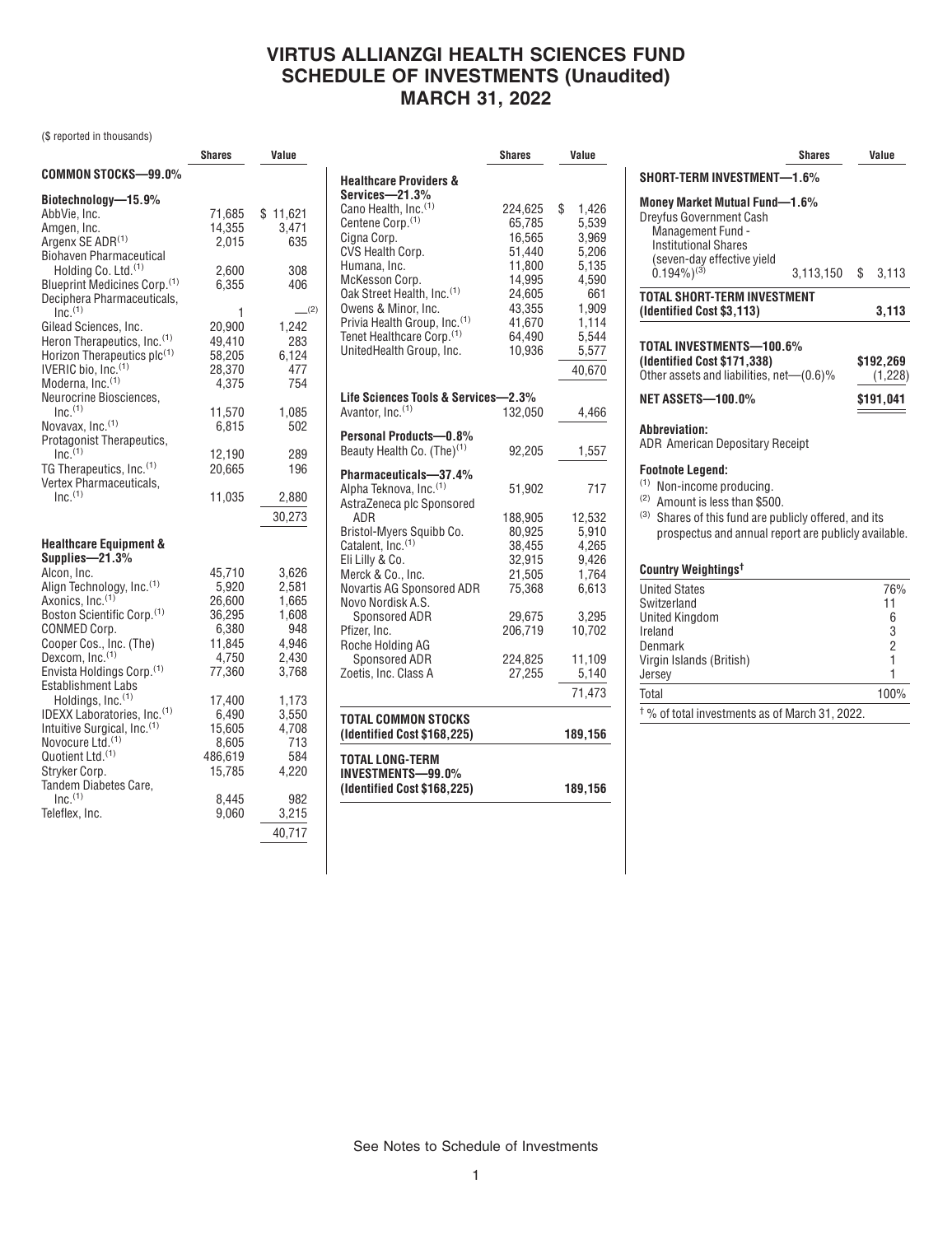# **VIRTUS ALLIANZGI HEALTH SCIENCES FUND SCHEDULE OF INVESTMENTS (Unaudited) (Continued) MARCH 31, 2022**

#### (\$ reported in thousands)

The following table summarizes the market value of the Fund's investments as of March 31, 2022, based on the inputs used to value them (See Security Valuation Note 1 in the Notes to Schedule of Investments):

|                           | Total          |                      |  |  |
|---------------------------|----------------|----------------------|--|--|
|                           | Value at       | Level 1              |  |  |
|                           | March 31, 2022 | <b>Quoted Prices</b> |  |  |
| Assets:                   |                |                      |  |  |
| <b>Equity Securities:</b> |                |                      |  |  |
| <b>Common Stocks</b>      | \$189,156      | \$189,156            |  |  |
| Money Market Mutual Fund  | 3,113          | 3,113                |  |  |
| Total Investments         | \$192,269      | \$192,269            |  |  |
|                           |                |                      |  |  |

There were no securities valued using significant observable inputs (Level 2) or significant unobservable inputs (Level 3) at March 31, 2022.

There were no transfers into or out of Level 3 related to securities held at March 31, 2022.

See Notes to Schedule of Investments